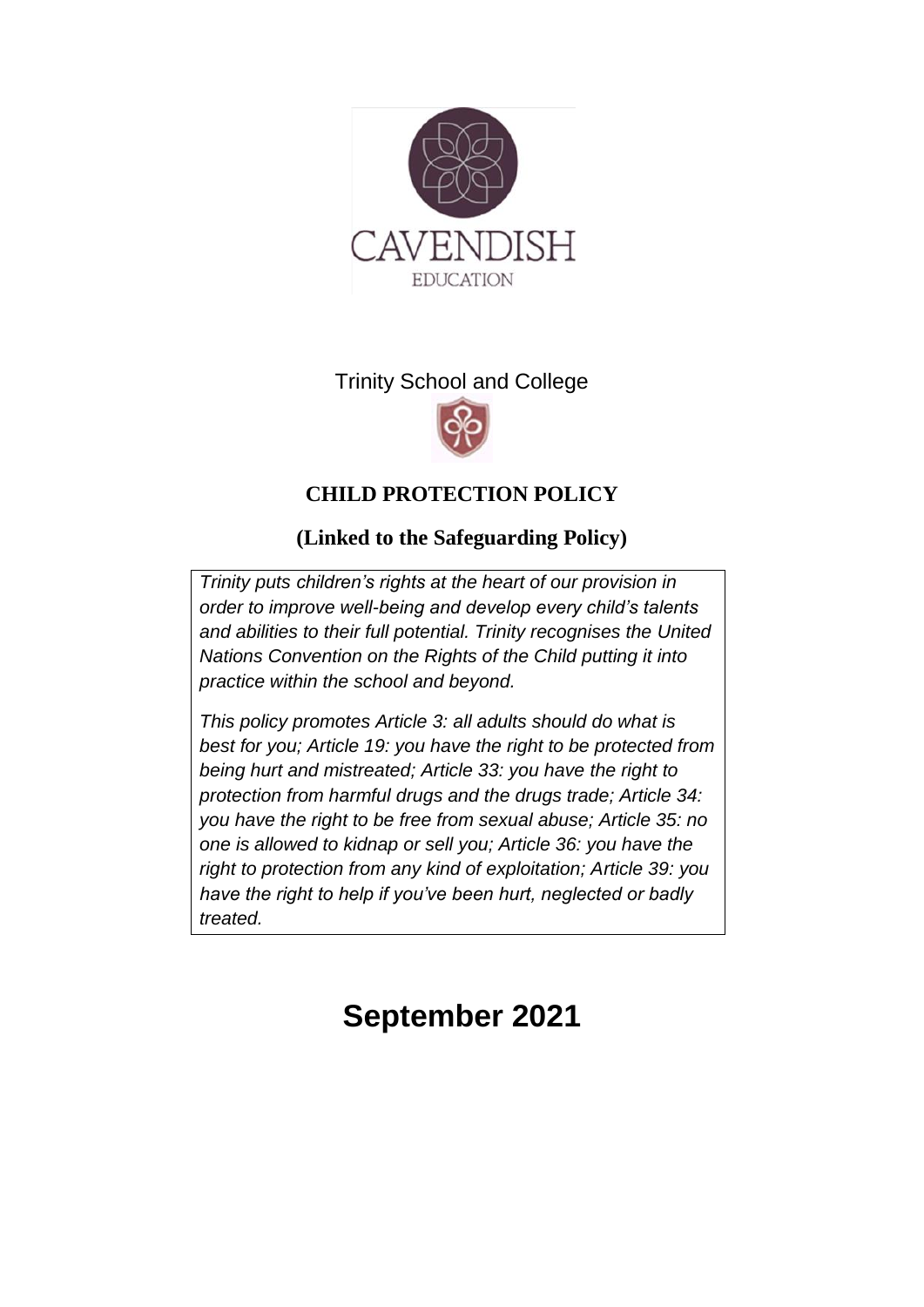#### **Introduction**

[Keeping children safe in education 2021](https://assets.publishing.service.gov.uk/government/uploads/system/uploads/attachment_data/file/999348/Keeping_children_safe_in_education_2021.pdf) promotes a child centred and coordinated approach to safeguarding stating that:

- *1. Schools and Colleges and their staff are an important part of the wider safeguarding system for children. This system is described in statutory guidance [Working Together to Safeguard Children 2018.](https://assets.publishing.service.gov.uk/government/uploads/system/uploads/attachment_data/file/779401/Working_Together_to_Safeguard-Children.pdf)*
- *2. Safeguarding and promoting the welfare of children is everyone's responsibility. Everyone who comes into contact with children and their families has a role to play. In order to fulfil this responsibility effectively, all practitioners should make sure their approach is child-centred. This means that they should consider, at all times, what is in the best interests of the child.*
- *3. No single practitioner can have a full picture of a child's needs and circumstances. If children and families are to receive the right help at the right time, everyone who comes into contact with them has a role to play in identifying concerns, sharing information and taking prompt action.*
- *4. Safeguarding and promoting the welfare of children is defined for the purposes of this guidance as:* 
	- *protecting children from maltreatment;*
	- *preventing impairment of children's mental and physical health or development;*
	- *ensuring that children grow up in circumstances consistent with the provision of safe and effective care; and*
	- *taking action to enable all children to have the best outcomes.*
	- *5. Children includes everyone under the age of 18.*

Trinity School and College recognises that children with special educational needs and disabilities (SEND) can face additional safeguarding challenges. This Child Protection Policy and all other policies reflect the additional barriers that can exist when recognising abuse and neglect in this group of children. In addition to this, Trinity School and College recognises Looked after Children as having additional vulnerabilities and safeguarding needs based on their early life experiences in addition to their SEND

Assumptions must never be made that possible signs of abuse such as behaviour, mood or injury related to a child's difficulties without further exploration. Staff are alert to the communication difficulties many of our learners experience and the impact this may have on them being able to communicate concerns or difficulties to staff. All staff are committed to overcoming these barriers through our extensive pastoral support.

#### **Guidance**

[Keeping Children Safe in Education 2021](https://assets.publishing.service.gov.uk/government/uploads/system/uploads/attachment_data/file/999348/Keeping_children_safe_in_education_2021.pdf)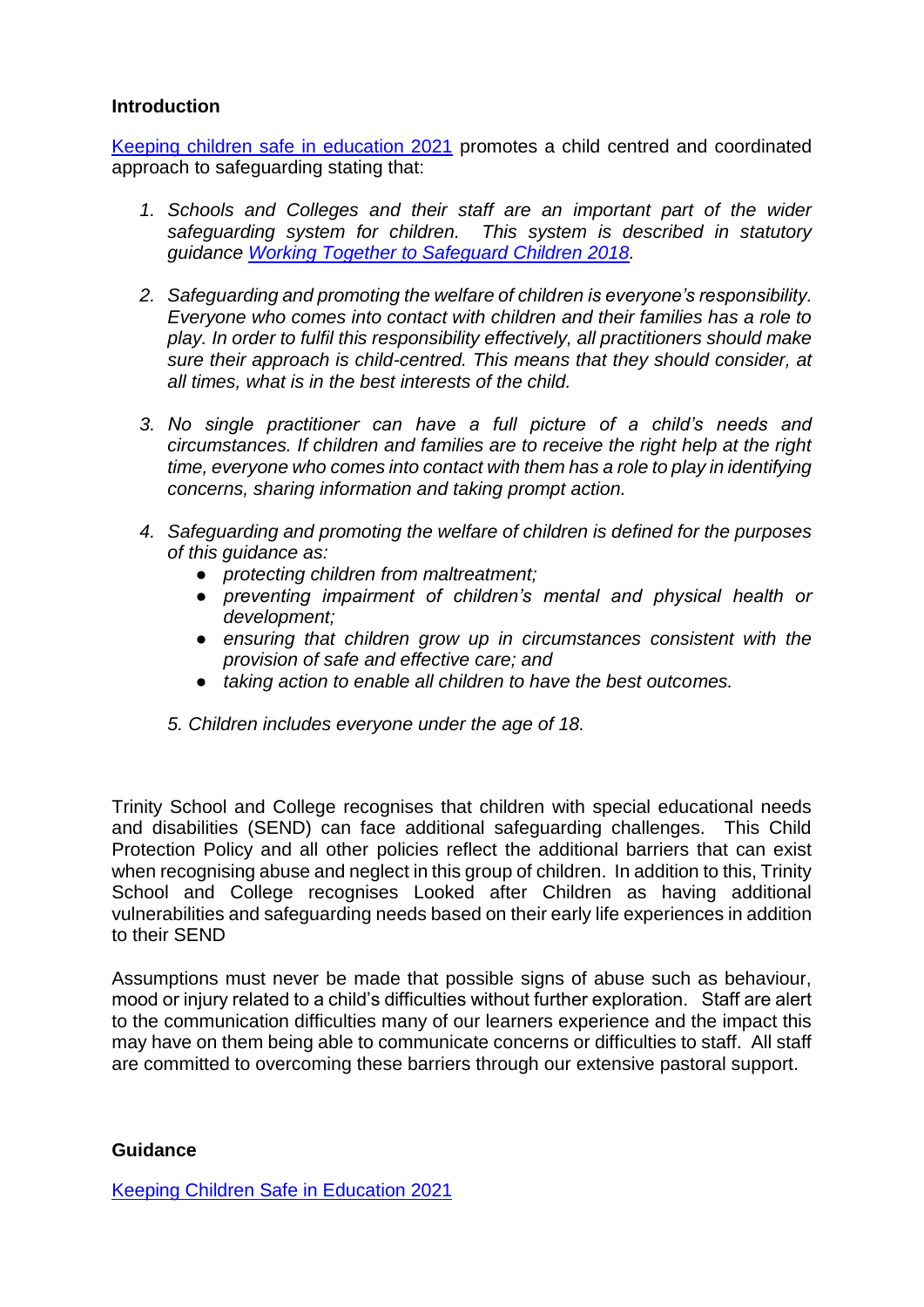[Working Together to Safeguard Children 2018](https://assets.publishing.service.gov.uk/government/uploads/system/uploads/attachment_data/file/779401/Working_Together_to_Safeguard-Children.pdf)

[The Children Act 1989](https://www.legislation.gov.uk/ukpga/1989/41/contents)

[The Equality Act 2010](https://www.gov.uk/guidance/equality-act-2010-guidance)

[Preventing and tackling bullying 2017](https://www.gov.uk/government/publications/preventing-and-tackling-bullying)

[Mental Health and Behaviour in Schools 2018](https://www.gov.uk/government/publications/mental-health-and-behaviour-in-schools--2)

[Sexual Violence and Sexual Harassment between Children in Schools and Colleges](https://assets.publishing.service.gov.uk/government/uploads/system/uploads/attachment_data/file/999239/SVSH_2021.pdf)  [2021](https://assets.publishing.service.gov.uk/government/uploads/system/uploads/attachment_data/file/999239/SVSH_2021.pdf)

[What to do if you are Worried a Child is Being Abused -](https://assets.publishing.service.gov.uk/government/uploads/system/uploads/attachment_data/file/419604/What_to_do_if_you_re_worried_a_child_is_being_abused.pdf) Advice for Practitioners

[Sharing nudes and semi-nudes: advice for education settings working with children](https://www.gov.uk/government/publications/sharing-nudes-and-semi-nudes-advice-for-education-settings-working-with-children-and-young-people/sharing-nudes-and-semi-nudes-advice-for-education-settings-working-with-children-and-young-people)  [and young people](https://www.gov.uk/government/publications/sharing-nudes-and-semi-nudes-advice-for-education-settings-working-with-children-and-young-people/sharing-nudes-and-semi-nudes-advice-for-education-settings-working-with-children-and-young-people)

[Information Sharing: Advice for practitioners providing safeguarding services to](https://assets.publishing.service.gov.uk/government/uploads/system/uploads/attachment_data/file/721581/Information_sharing_advice_practitioners_safeguarding_services.pdf)  [children, young people, parents and carers](https://assets.publishing.service.gov.uk/government/uploads/system/uploads/attachment_data/file/721581/Information_sharing_advice_practitioners_safeguarding_services.pdf)

This policy should be read in conjunction with a range of Trinity Policies which aid to safeguarding children, young people and vulnerable adults.

- 1. Administration of Medicines Policy
- 2. Anti-Bullying Policy
- 3. Attendance Policy
- 4. Behaviour Policy
- 5. Child Protection Policy
- 6. Communication Policy
- 7. Complaints Policy
- 8. Critical Incident Response
- 9. Curriculum Policy including Curriculum for Life (Drugs and Sex) Policies
- 10. Data Protection Policy
- 11. De-escalation and Physical Restraint Policy
- 12. Equality and Diversity Policy
- 13. Exclusions Policy
- 14. First Aid Policy
- 15. ICT, Social Networking and Online Safety Policy
- 16. Inclusion Policy
- 17. Mental Health and Emotional Wellbeing
- 18. Preventing Extremism and Radicalisation Policy
- 19. Risk Assessment Policy
- 20. Safeguarding Children Policy
- 21. Safeguarding Vulnerable Adults Policy
- 22. Safer Recruitment
- 23. Special Educational Needs Policy
- 24. Staff Handbook, Confidentiality, Code of Conduct and Whistle blowing **Policy**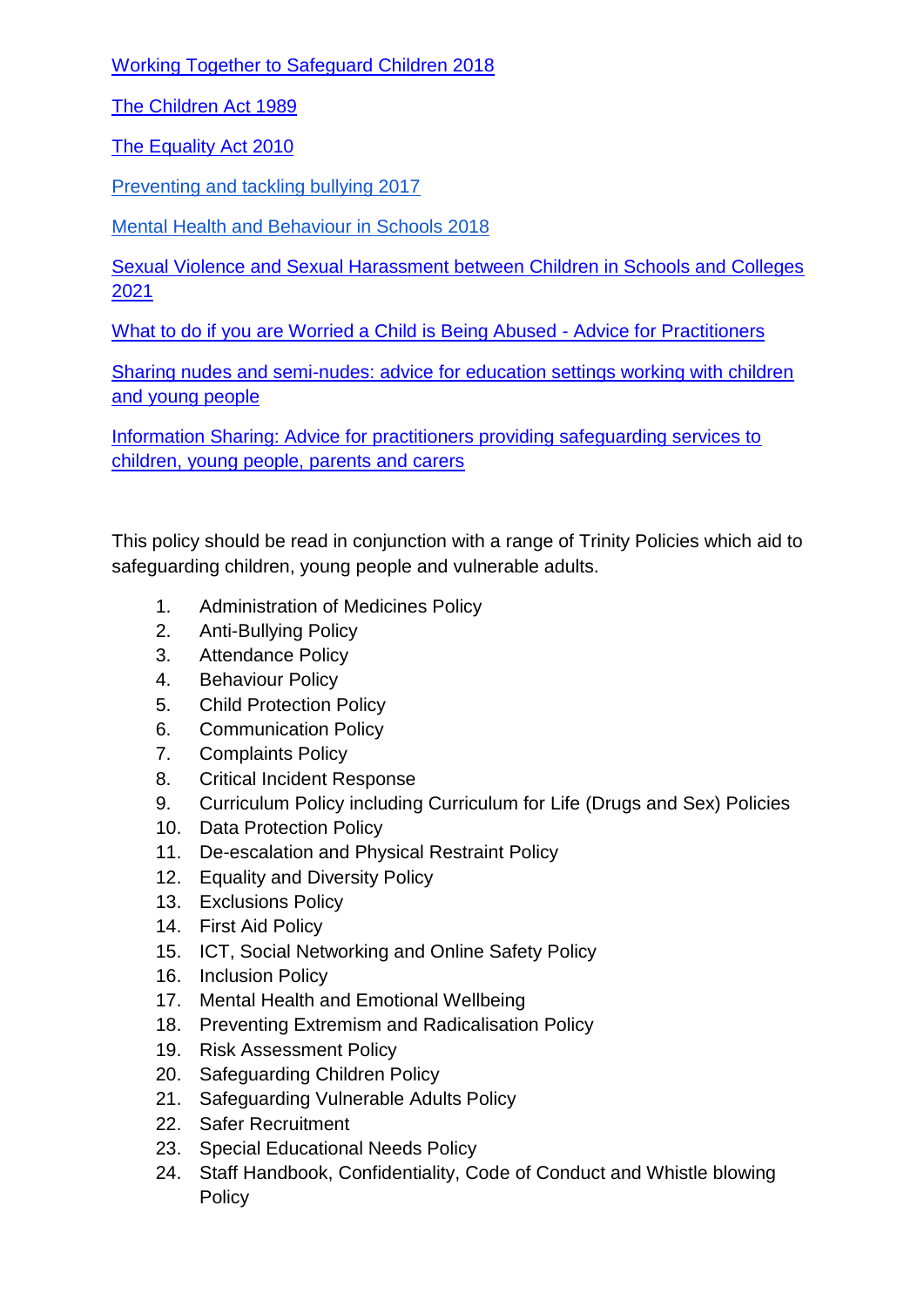- 25. Student Voice Policy
- 26. Welfare, Health and Safety
- 27. Peer on Peer Abuse / Child on Child Abuse Policy
- 28. Incident Policy
- 29. Self Harm Policy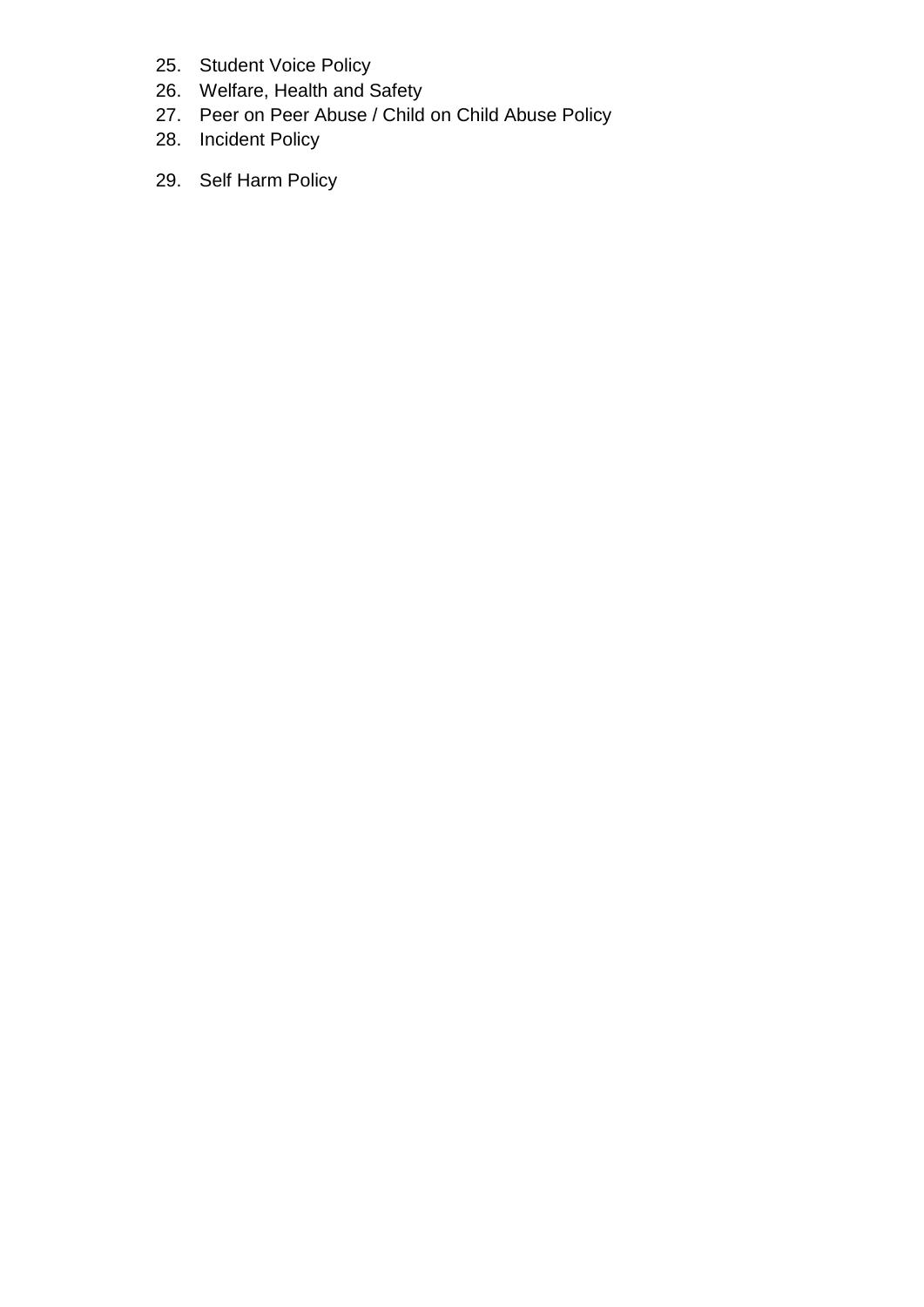#### **INTRODUCTION**

The **Education Act 2011** places a statutory responsibility on the governing body to have policies and procedures in place that safeguard and promote the welfare of children who are pupils of the school and college.

This policy is supported by the recommendations within Keeping Children Safe in [Education 2021.](https://assets.publishing.service.gov.uk/government/uploads/system/uploads/attachment_data/file/999348/Keeping_children_safe_in_education_2021.pdf) We recognise that all adults at this school have a full and active part to play in protecting and safeguarding the children in our care, and that the pupils' welfare is our paramount concern. All staff have safeguarding and child protection training at least twice annually and are kept fully informed of any legislative or procedural changes as needed. Safeguarding and Child Protection training form part of the initial induction day for all new staff.

This policy takes into account the [Kent](https://www.kscb.org.uk/) and [Medway](https://www.mscb.org.uk/mscb/) Child Protection Procedures and works in conjunction with the Safeguarding Policy.

## **POLICY STATEMENT AND PRINCIPLES**

The School's Safeguarding and Child Protection policy draws upon the principles of [Every Child Matters 2009,](https://www.gov.uk/government/publications/every-child-matters-statutory-guidance) duties conferred by the [Children Acts 1989 and 2004,](https://www.legislation.gov.uk/ukpga/2004/31/contents) S175/157 of the [2011 Education Act,](http://www.legislation.gov.uk/ukpga/2011/21/contents/enacted) the [Independent schools inspection handbook](https://www.gov.uk/government/publications/independent-schools-inspection-handbook-eif)  [\(EIF\)](https://www.gov.uk/government/publications/independent-schools-inspection-handbook-eif) and [Education Inspection Framework,](https://www.gov.uk/government/publications/education-inspection-framework) Education & Inspections Act 2006 and the guidance contained in [Keeping Children Safe in Education 2021](https://assets.publishing.service.gov.uk/government/uploads/system/uploads/attachment_data/file/999348/Keeping_children_safe_in_education_2021.pdf)

The policy is applicable to all on and off-site activities undertaken by pupils whilst they are the responsibility of the School or college. This includes periods of time where there are national emergencies or national and global health crisis which may result in partial closure of the site or periods of blended learning offsite.

#### **CHILD PROTECTION STATEMENT**

We recognise our moral and statutory responsibility to safeguard and promote the welfare of all pupils. We endeavour to provide a safe and welcoming environment where children and young people are respected and valued. Our school and college will establish and maintain an ethos where our students feel secure, are encouraged to talk and are listened to. Students at our school and college are given the best opportunity to talk freely to any member of staff if they are worried or concerned about something.

All staff and regular visitors will, either through training or induction, know how to recognise a disclosure from a child or will know how to manage this. We will not make promises to any child, for example, keep secrets. Every child will be told what happens to the information they provide.

We are alert to the signs of abuse and neglect and follow our procedures to ensure that children receive effective support, protection and justice.

Trinity School and College will endeavour to provide activities and opportunities within the curriculum that will equip our students with the skills they need to stay safe. At all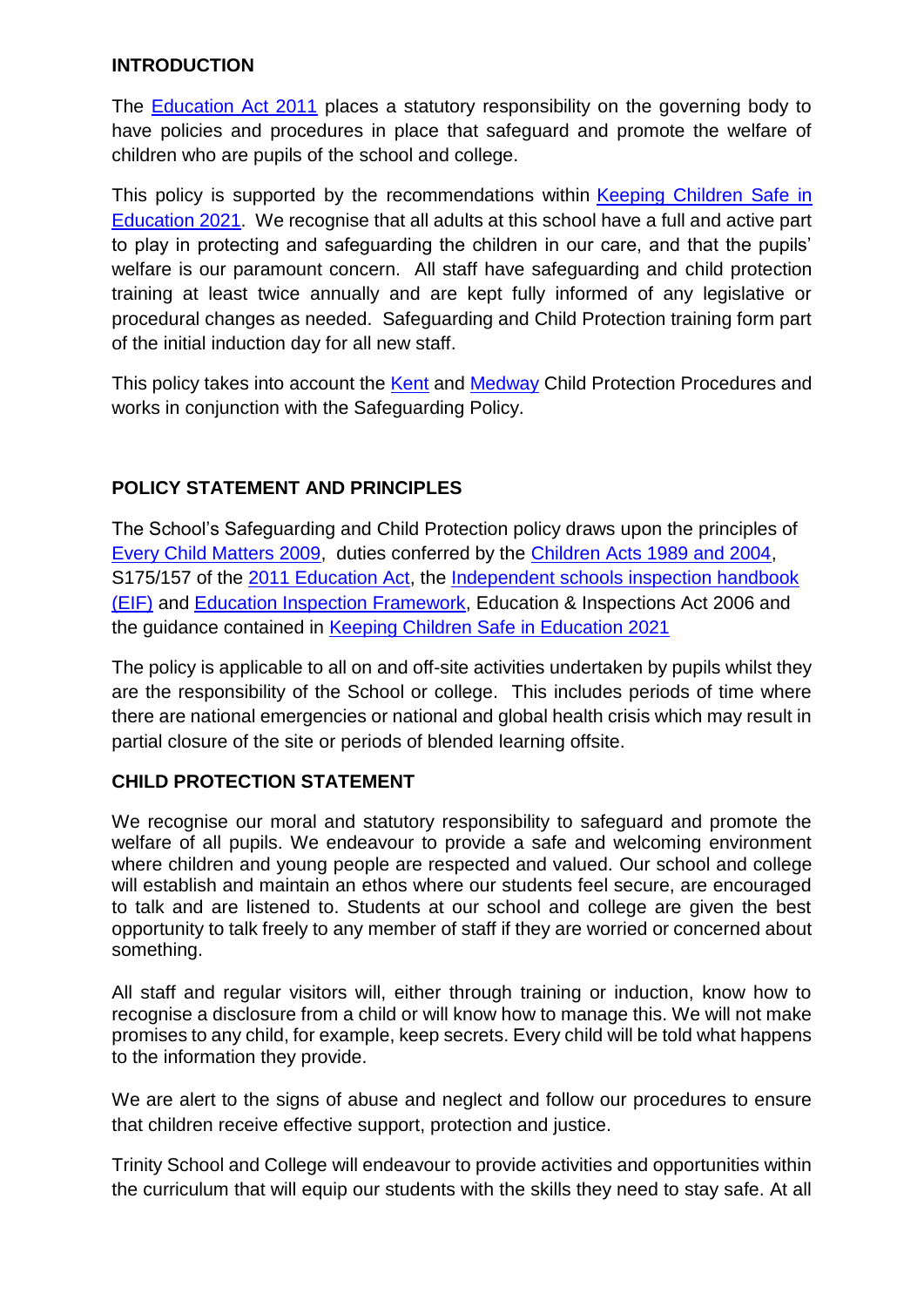times we will work in partnership and endeavour to establish effective working relationships with parents, carers and colleagues from other agencies.

The procedures contained in this policy are consistent with the Safeguarding and Child Protection procedures and processes advocated by Medway Borough Council.

At Trinity, there is zero tolerance approach to sexual violence and sexual harassment and it is never acceptable and it will not be tolerated. It is especially important not to pass off any sexual violence or sexual harassment as "banter", "just having a laugh", "part of growing up" or "boys being boys" as this can lead to a culture of unacceptable behaviours and an unsafe environment for children.

Trinity School and College

- takes the responsibility to safeguard and promote the welfare of children of paramount importance;
- is committed to providing a safe and secure environment for children, staff and visitors
- is dedicated to promoting a climate where children and adults will feel confident about sharing any concerns which they may have about their own safety or the well-being of others
- believes that safe and happy children make for more successful learners
- is committed to the safety of all children, regardless of age, gender, ability, culture, race, language, religion or sexual identify, ensuring equal rights to protection;
- staff have an equal responsibility to act on any suspicion or disclosure that may suggest a child is at risk of harm *and*
- provides appropriate support for children and staff involved in child protection issues.
- recognises that looked after children are our most vulnerable learner group

Trinity School and College will

- provide all staff, volunteers, visitors and parent/carers with the necessary information to enable them to meet the expected behaviours and responsibilities with respect to safeguarding and child protection
- ensure consistent good practice in the ensuring the welfare of the child and indeed families
- demonstrate the school's commitment with regard to child protection to pupils, parents and other partners
- actively listen and respect the rights, wishes and feelings of children, young people and their families
- encourage full and supported disclosure in order to safeguard children and young people.
- work closely with safeguarding professionals to ensure the protection of looked after children, our most vulnerable learner group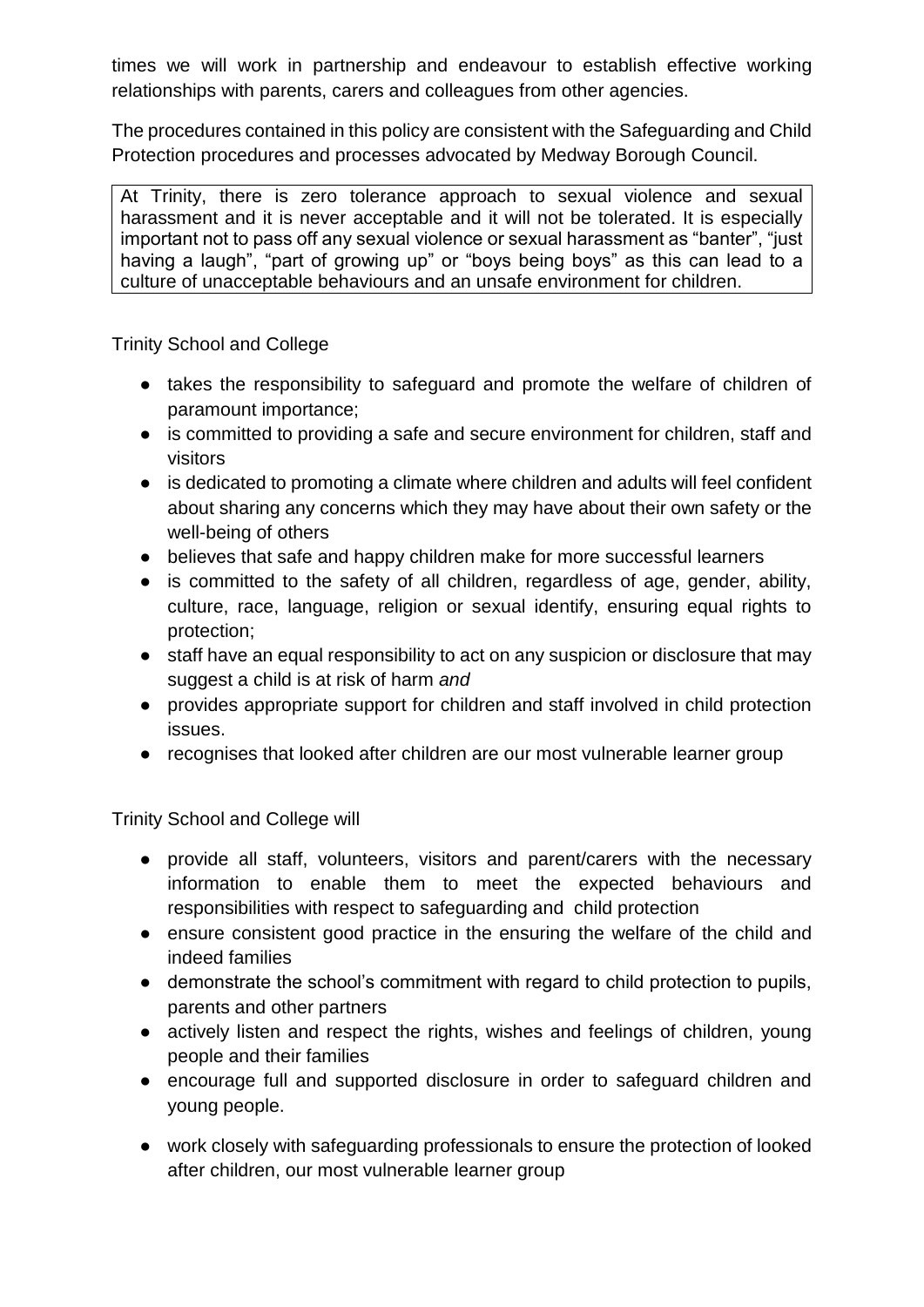● ensure Rape Culture, peer on peer abuse, sexual violence and sexual harassment are not tolerated and that these dangerous behaviours are challenged every time should they occur

Everyone in our school has a responsibility to safeguard children. Every adult in our school will work in accordance with the interests of children and young people and follow the policy outlined below.

#### **The Education Act 2011**

- Safeguarding and promoting the welfare of children refers to the process of protecting children from abuse or neglect, preventing the impairment of health or development, ensuring that children grow up in circumstances consistent with the provision of safe and effective care and undertaking that role so as to enable those children to have optimum life chances and to enter adulthood successfully.
- Child protection refers to the processes undertaken to protect children who have been identified as suffering, or being at risk of suffering significant harm.
- Staff refers to all those working for or on behalf of the school, full time or part time, in either a paid or voluntary capacity.
- Child refers to all young people who have not yet reached their 18th birthday.
- Parent refers to birth parents and other adults who are in a parenting role, for example step-parents, foster carers and adoptive parents.

#### **Procedures and Responsibilities**

School procedures for safeguarding children are in line with Kent and Medway Safeguarding Children Procedures.

A copy of 'What to do if you are worried about a child being abused' is available for all staff to read.

[What to do if you are worried a child is being abused: advice for practitioners](https://www.gov.uk/government/publications/what-to-do-if-youre-worried-a-child-is-being-abused--2)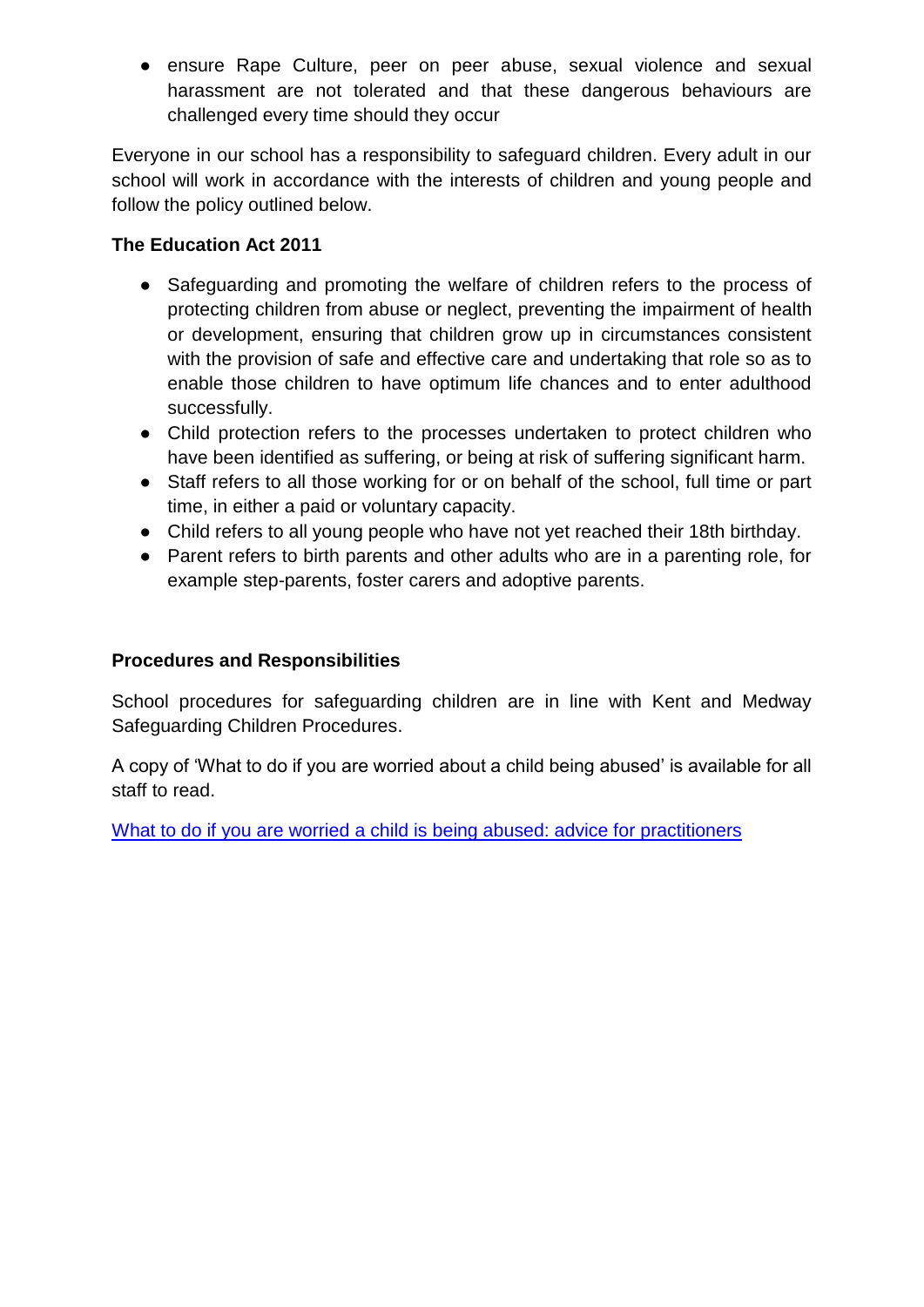#### **The Safeguarding Team**

| <b>Cavendish Safeguarding</b><br><b>Director</b> | Stephen Aiano           | <b>Cavendish Director</b>                      |
|--------------------------------------------------|-------------------------|------------------------------------------------|
| <b>Designated Safeguarding</b>                   | Paula Brett             | Safeguarding and LAC Manager,                  |
| Leads                                            |                         | <b>DLACT</b>                                   |
|                                                  | Jackie Woolmer          | Deputy Safeguarding and LAC Manager            |
| <b>Trainee</b>                                   | <b>Chloe Boyle</b>      | Trainee Safeguarding and LAC                   |
|                                                  |                         | Coordinator                                    |
| Safeguarding DSL trained                         | <b>Elizabeth Baines</b> | <b>Executive Headteacher</b>                   |
| staff                                            | <b>Thomas Furnell</b>   | <b>Head of College</b>                         |
|                                                  | Georgina Moorcroft      | <b>Head of School</b>                          |
|                                                  | Kieren Martin           | Deputy Head - School                           |
|                                                  | <b>Hayley Furnell</b>   | Deputy Head - College                          |
|                                                  | Angela Fowler           | <b>Emotional Wellbeing Manager</b>             |
|                                                  | <b>Susan David</b>      | <b>Assistant Deputy Head - School</b>          |
|                                                  | <b>Kelly Bates</b>      | <b>Assistant Deputy Head - College</b>         |
|                                                  | Michelle Male           | <b>Emotional Wellbeing Assistant - College</b> |
| <b>Safeguarding Panel</b>                        | Paula Brett             | Safeguarding and LAC Manager,                  |
|                                                  |                         | <b>DLACT</b>                                   |
|                                                  | <b>Elizabeth Baines</b> | <b>Executive Headteacher</b>                   |
|                                                  | Georgina Moorcroft      | <b>Head of School</b>                          |

Trinity School and College have a safeguarding team lead by the Designated Safeguarding Lead, Paula Brett, who oversees safeguarding and child protection across the school and college sites. The Designated Safeguarding Lead, deputy and safeguarding coordinator meet weekly to discuss cases and analyse emerging trends. This is in addition to full safeguarding team meetings held termly. All members of the safeguarding team are able to deputise the role of designated safeguarding lead if required. All members of the safeguarding team have undergone DSL training with The Education People as recommended by Medway Children's Safeguarding Partnership.

**PREVENT Single Point of Contact Personnel:** Paula Brett, Georgina Moorcroft, Elizabeth Baines

#### **Graded Care Profile Training Trainer:** Georgina Moorcroft

## **Appointed professional for safeguarding ICT support:** Peter Morley

The names and roles of the safeguarding team are displayed in the school and college reception areas.

All staff are informed of the review of any Safeguarding or Child Protection Policy and have access to the Policy on the school secure online staff area.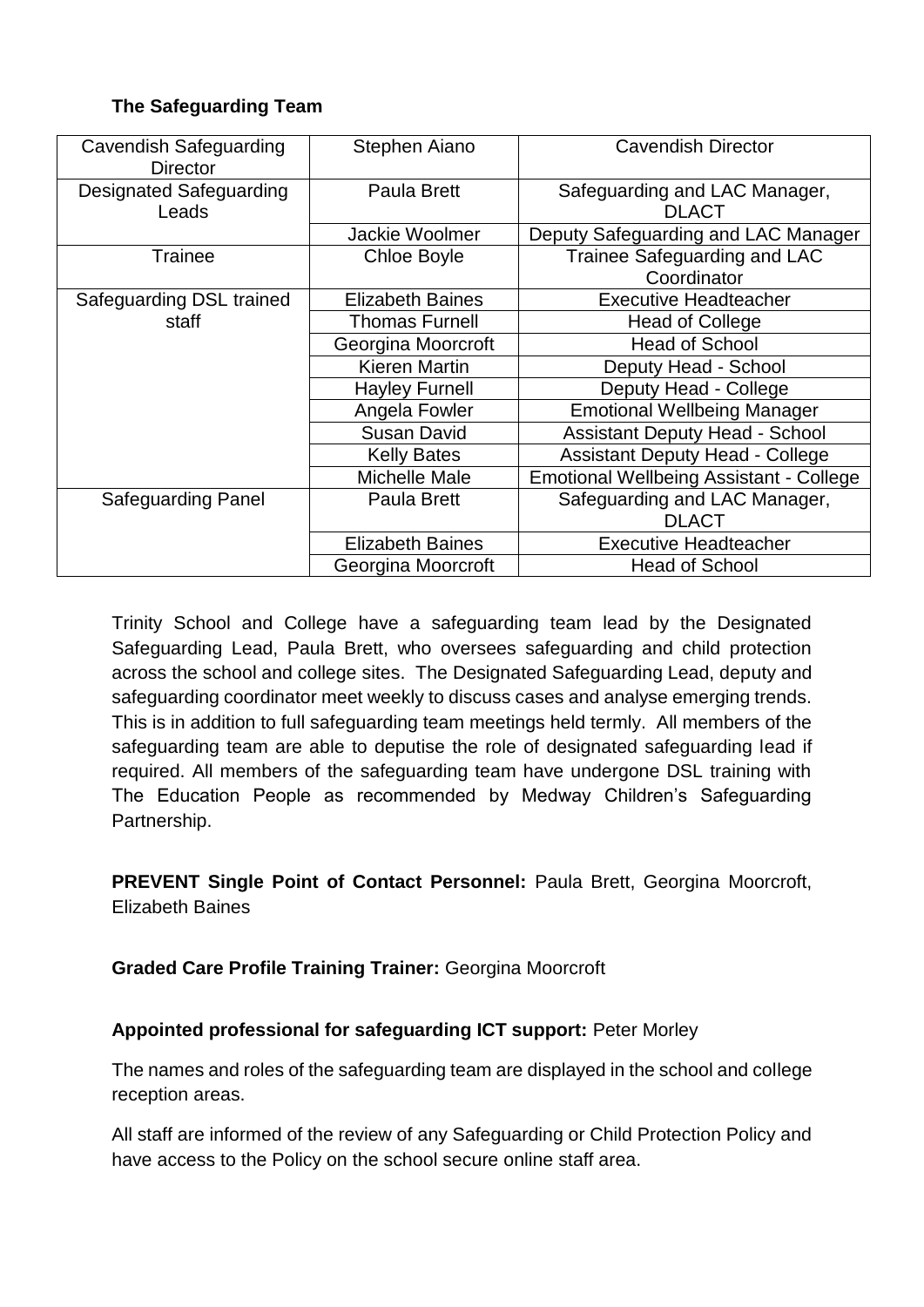The safeguarding team ensures that all adults follow the school and college internal child protection procedures and record keeping procedures. This is reinforced through training sessions and regular communications from the safeguarding team.

All child protection records will be kept in a secure digital case management system. The responsibility for the updating and maintaining secure digital safeguarding records rest with all of the safeguarding team.

Whilst the Designated Safeguarding Lead will normally take the responsibility to make any necessary referrals, through the extensive training, all staff are aware that everyone is responsible for safeguarding within Trinity and are able to make direct referrals. In the event of an emergency, any member of staff can make a referral following the Safeguarding and Child Protection Policy procedures. The Senior Designated Safeguarding Professional will, wherever possible, consult on the action of referral and support each other in this task.

All adults who work in the school or college, whether paid or voluntary, are legally required to participate in child protection training and this is provided regularly throughout the year. The training schedule will highlight the training opportunities throughout the academic year.

All members of staff, volunteers and Directors know how to respond to a pupil who discloses abuse, and they are familiar with procedures to be followed (see below).

If a child chooses to tell a member of staff about alleged abuse, there are a number of things that must be done to support the child:

- Do not make promises e.g. to keep secrets
- Stay calm and be available to listen.
- Listen with the utmost care to what the child is saying.
- Question minimally, without pressurising, using open questions only.
- Do not put words in the child's mouth but note the main points carefully and accurately.
- Keep a full record date, time, what the child did, said etc; on 'Record of Concern' form, using a body map if appropriate.
- Re-assure the child and let them know that they were right to inform us.
- Inform the child that this information will now have to be passed on.
- Immediately inform the Designated Safeguarding Lead.

The appendices to this policy have the internal referral form for incidences and concerns where the secure online reporting system is unavailable. The Safeguarding policy also has these appendices.

All parents/carers are made aware of the school's responsibilities in regard to child protection procedures through publication of the school's child protection policy on the school website. Visitors to the school will be alerted to the Safeguarding and Child Protection Policy on their visitor's card.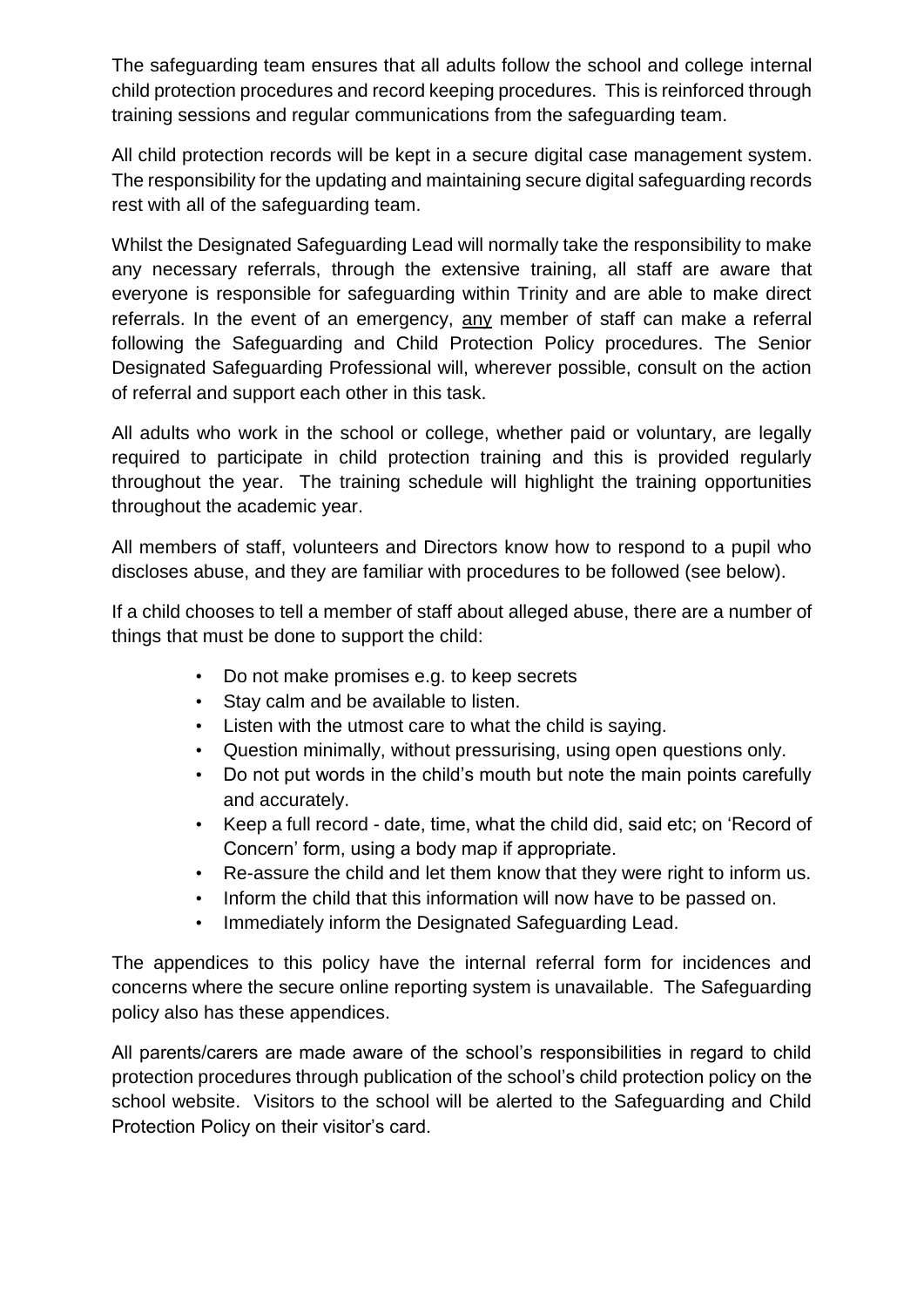The Designated Safeguarding Lead and safeguarding team will ensure a systematic means of monitoring children known or thought to be at risk of harm; they will ensure that we contribute to assessments of need and support plans for those children.

We acknowledge the need for effective and appropriate communication between all members of staff in relation to safeguarding pupils. Our Designated Safeguarding Lead and the safeguarding team will ensure a structured procedure within the school, which will be followed by all of the members of school community in cases of suspected abuse.

Our policy and procedures will be reviewed annually and updated by the Directors together with the Headteacher and the Senior Professional Safeguarding Team.

#### **Supporting children**

We recognise that a child or young person who has been abused or neglected, who witnesses abuse or lives in an abusive environment, may feel helpless and, or humiliated. They may blame themselves, have low self-esteem and find it difficult to see the world as a positive place.

We accept research has demonstrated that the behaviour of a child in these circumstances may range from that which is perceived to be normal to that which is aggressive or withdrawn. We accept that signs of abuse may appear differently in Trinity students due to their SEND. All staff are alert to this.

We will provide, across the curriculum, opportunities which equip children with the skills they need to stay safe from harm and to know to whom they should turn for help. We will promote a school and college ethos that is positive and supportive and a secure environment which provides all pupils and adults with a sense of being respected and valued.

#### **Supporting staff**

We recognise that staff working in the school, who have become involved with a child who has suffered harm, or who appears likely to suffer harm, may find this situation stressful and upsetting.

We will support such staff by providing an opportunity to talk through their anxieties with the safeguarding team and to seek further support.

We understand that staff should have access to advice on the boundaries of appropriate behaviour. This is covered within training throughout the year and within induction, through the staff handbook and code of conduct.

#### **Confidentiality**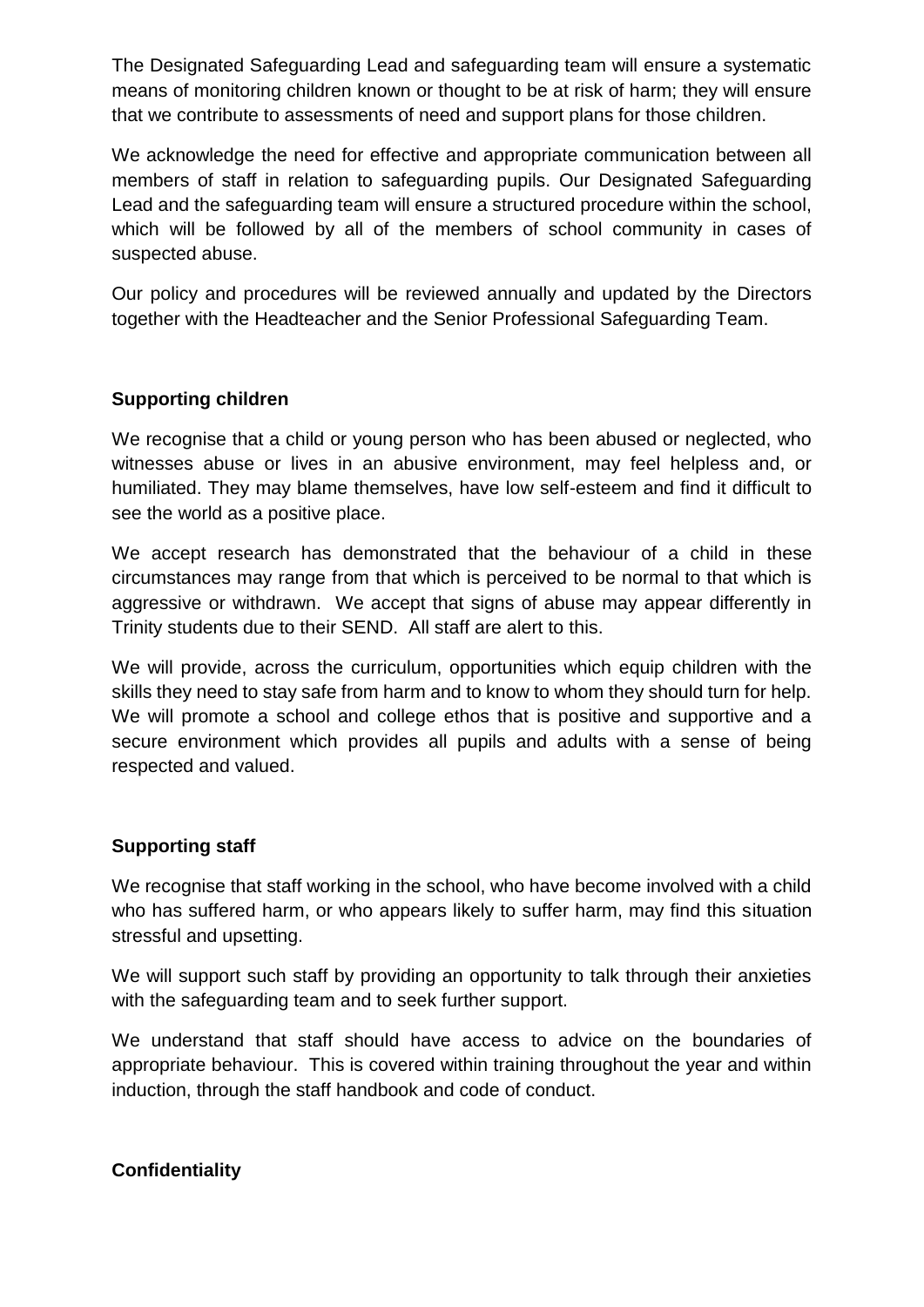We recognise that all matters relating to child protection are confidential, however, a member of staff must never guarantee confidentiality to a pupil, nor should they agree to keep a secret. Where there is a Child Protection concern it must be passed immediately to Designated Safeguarding Lead immediately and reported on CPOMS.

The Head of school, Head of college and safeguarding team will disclose personal information, including the level of involvement of other agencies, about a pupil to other members of staff only on a 'need to know' basis.

All staff, through high quality training, are aware that they have a professional responsibility to share information with other agencies in order to safeguard children.

#### **Safe staff**

Safer Recruitment checks will be undertaking on all adults working in the school to establish the suitability of a person to work with children. These records are maintained in line with the guidance within [Keeping Children Safe in Education 2021](https://assets.publishing.service.gov.uk/government/uploads/system/uploads/attachment_data/file/999348/Keeping_children_safe_in_education_2021.pdf).

All school staff should take care not to place themselves in a vulnerable position with a child. Wherever practical it is advisable for work with individual children or parents to be conducted with or in view of other adults. For example, Emotional Wellbeing Room door will have a notice to inform staff of a mentoring session taking place, and the door will be kept slightly ajar if possible. For specific students, specific lone working policies are in operation which must be followed accurately. All therapists must make themselves aware of the content of student's risk assessments and make suitable arrangements for sessions where a student has a specific lone working policy. How the needs of the student can be met and those of the specific lone working policy must form part of EWB and therapy team meetings. Further information on working safely with students can be found in the pupil's risk assessment.

All staff understand that they are employed in a 'Position of Trust' and that inappropriate behaviour with or towards children is unacceptable. It is an offence for a person in a position of trust to have a sexual relationship with a child under 18, even if the relationship is consensual. This applies where the child is in full-time education and the person works in the same establishment even if s/he does not teach the child.

## **[Sexual Offences Act 2003](https://www.legislation.gov.uk/ukpga/2003/42/contents)**

If an allegation is made against another member of staff, the member of staff receiving the allegation will immediately inform the Head of school or head of college and the Designated Safeguarding Lead. The Designated Safeguarding Lead will inform the Executive Headteacher. If none of these staff are onsite, the staff member must take responsibility for one of these staff members of the allegation, even if this means contacting the person offsite.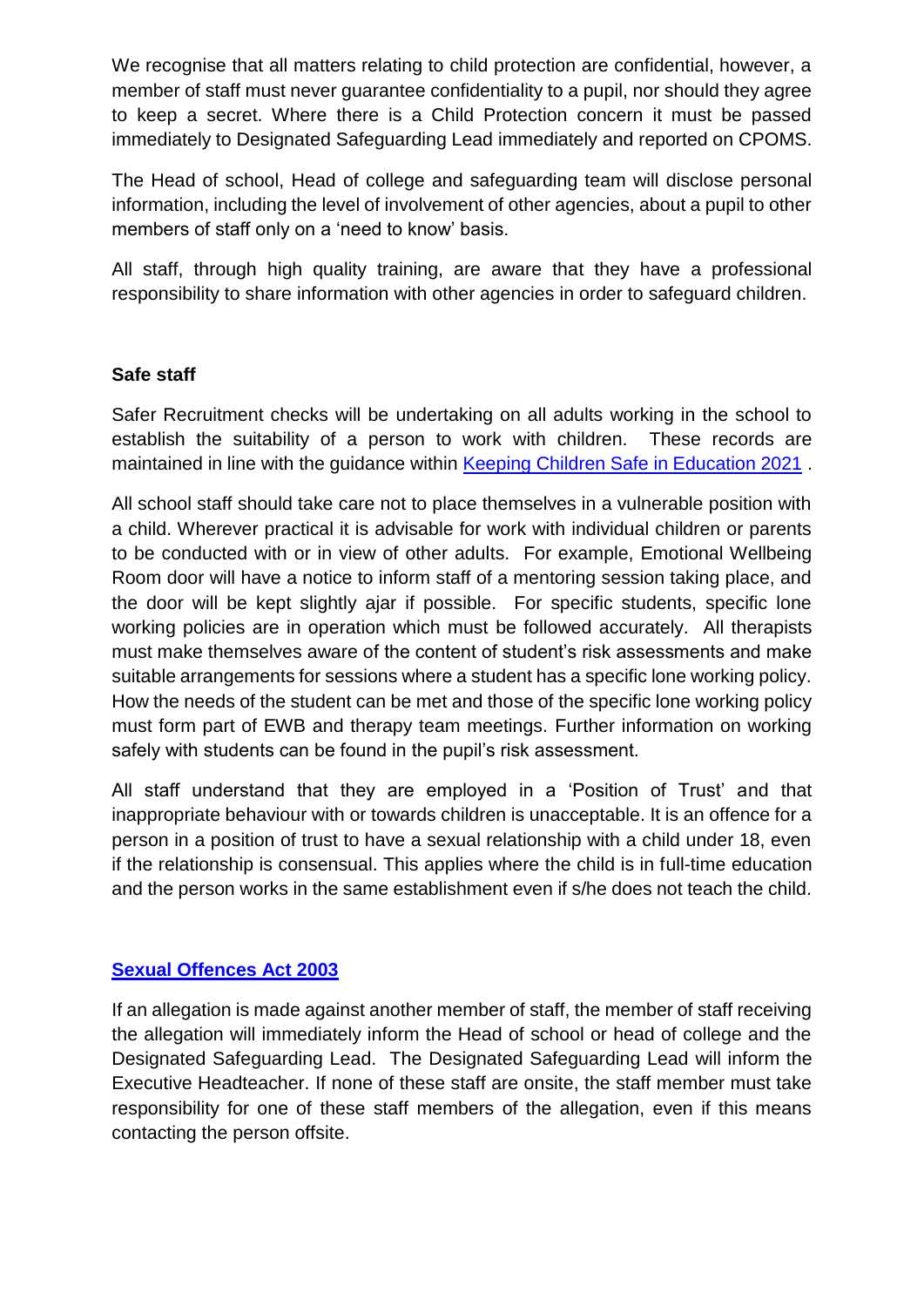The Head of school or head of college or most Senior Safeguarding Professional will then consult with the [Local Authority Designated Officer.](https://www.mscb.org.uk/mscb/info/4/advice-resources-professionals/2/concerned-childcare-professional) (Please see Safeguarding policy and managing allegations policy)

If the allegation made to the member of staff concerns the headteacher, the person receiving the allegation will immediately inform the Directors who will consult the Local Authority, (as above) without notifying the headteacher first.

The school will follow the Local Authority procedures for managing allegations against staff, a copy of which can be found in the school reception area.

## **Whistle blowing**

All staff should be aware of their duty to raise concerns about the attitude and actions of colleagues as detailed in the staff code of conduct which is shared with staff annually.

Further information is available within the Whistle blowing Policy and within KCSIE 2021.

#### **Links to other policies**

The Child Protection Policy should be read alongside and in conjunction with other policies regarding the safety and welfare of children and these together make up the suite of policies to safeguard and promote the welfare of children in this school.

- Safeguarding Children: Our policy on safeguarding children is to make sure that the actions of any adult in the context of the work carried out by Trinity are transparent in safeguarding and promoting the welfare of all the children and young people at the School and College.
- Safeguarding Vulnerable Adults: Our policy on safeguarding vulnerable adults ensures that all staff who work with students in the college and gateway provision 18 and over are able to have joint responsibility for the safeguarding of learners with the safeguarding lead professionals.
- Anti-bullying: Our policy on the prevention and management of bullying is set out in a separate policy and acknowledges that to allow or condone bullying may lead to consideration under child protection procedures.
- Prevent Extremism and Radicalisation: Our policy provides a focus and procedure for safeguarding our learners from this potential harm. Trinity has an action plan which includes improving knowledge and understanding through training for staff.
- Racist incidents: Our policy on racist incidents is set out in a separate antiracism or equal opportunities policy and acknowledges that repeated racist incidents, or a single serious incident, may lead to consideration under child protection procedures.
- Health and safety: Our health and safety policy, set out in a separate document, reflects the consideration we give to the protection of our children both physically, within the school environment.